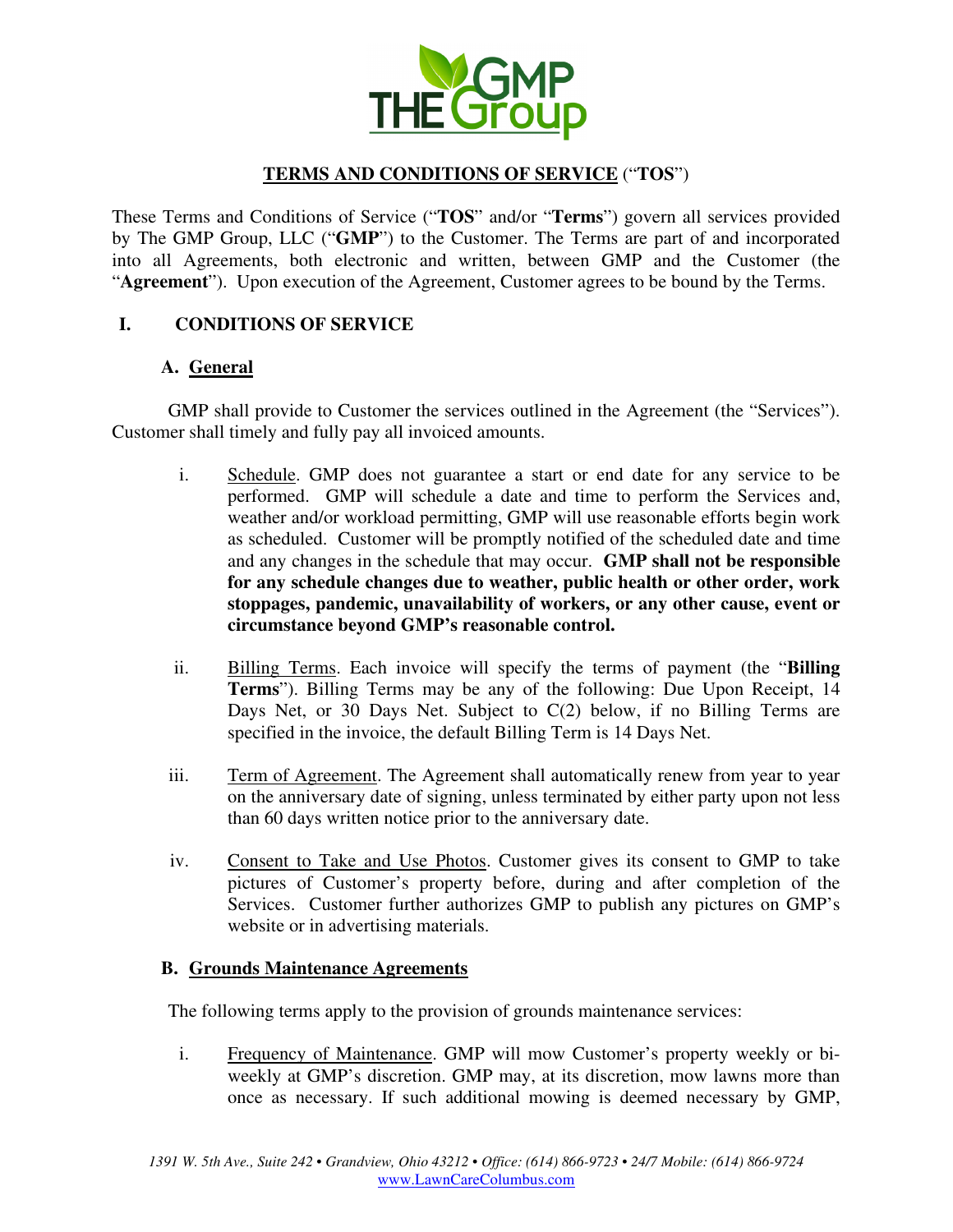

GMP will charge Customer for each additional mow. GMP will pull and/or spray for weeds, edge curbs, sidewalks and/or driveways, and prune as it deems necessary to keep Customer's property well-maintained and at its own discretion.

### **C. Snow Plowing & Salting Agreements**

The following terms apply the provision of snow plowing or salting services:

- i. Frequency of Plowing. Plowing shall be performed at GMP's discretion. Generally, GMP will plow when the snow reaches 2 inches of accumulation.
- ii. Billing. Customer is billed per 2 inches of snow that is plowed. If Customer is a person or entity that has been doing business with GMP for less than 1 calendar year, the Billing Term for snow plowing and salting is due upon receipt.
- iii. Work Orders. Work for Customers requiring a work order for GMP to plow or salt will be performed last on routes.
- iv. Amount of Salting. Salt is applied at GMP's discretion and Customer will be billed per bag of salt used.

### **D. Service Clarifications**

- i. Aeration and Edging of Mulch Beds or Gardens. Customer must notify GMP in writing in advance of aeration or edging Services of the presence of any underground obstacles, including (but not limited to): buried cables, wires, or invisible animal fence. GMP is not responsible for any damage or disruption that may result from Services if not so notified.
- ii. Edging Curbs and/or Sidewalks. GMP may, at its discretion, perform edging on curbs and/or sidewalks more than once as necessary. If such additional edging is deemed necessary by GMP, GMP will charge Customer for each additional edge.
- iii. Fertilization. Customer shall notify GMP in writing at least 7 days before fertilization if Customer requires a pet friendly fertilizer.
- iv. Landscaping. Customers must pay GMP a deposit to cover the purchase of necessary materials prior to performance of large landscape jobs, including (but not limited to) paver patios, retaining walls, and tree or shrub installations.
- v. Service Disputes. Customer must notify GMP via e-mail of any dispute regarding Services within 30 days of occurrence. GMP agrees that it will take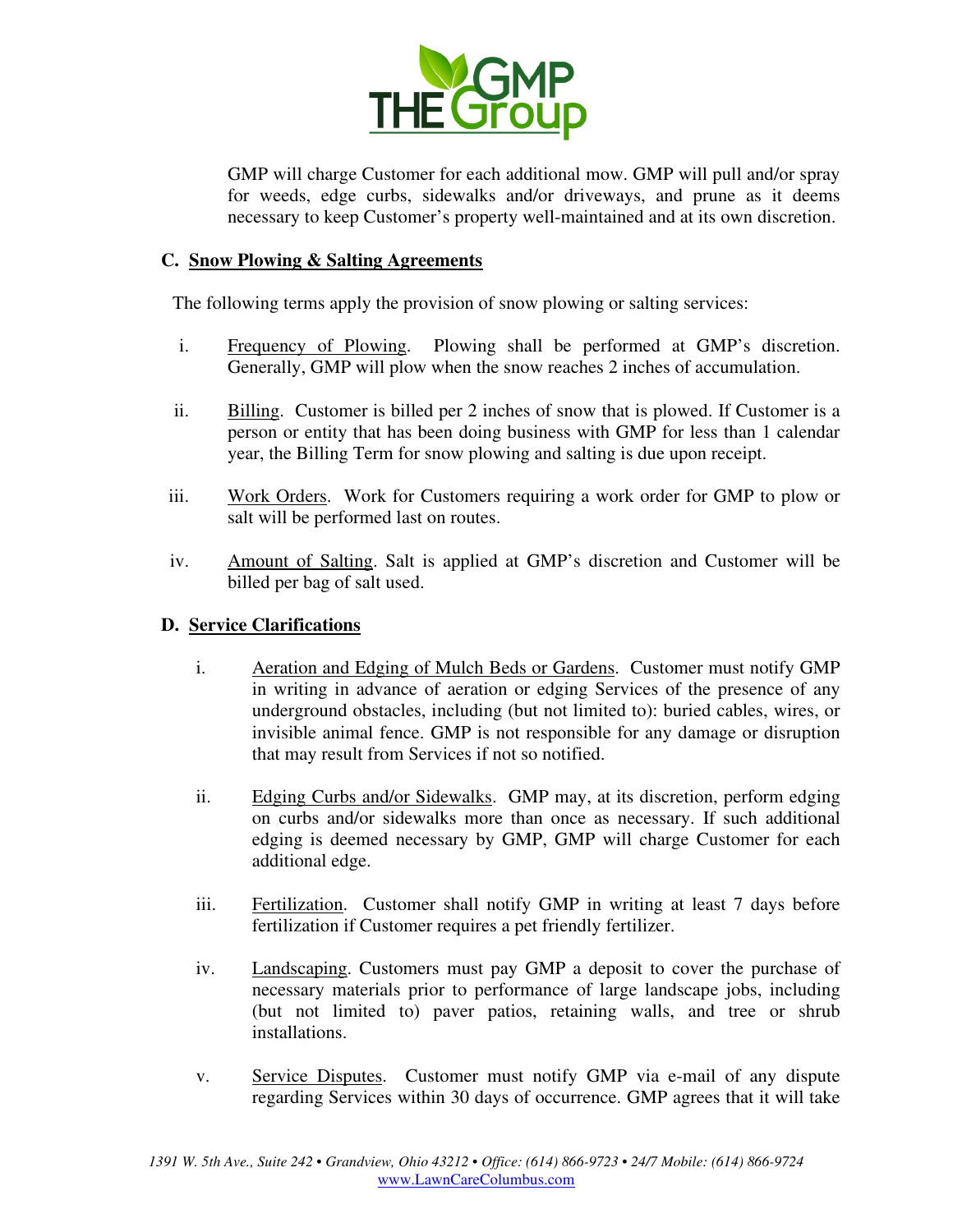

appropriate and prompt action to resolve any disputes that it receives. Any complaints regarding Services that are not timely made are waived.

# **E. Accounting**

- i. Timing of Payment. Customer shall make payment in accordance with the applicable Billing Terms.
- ii. Additional Fees. GMP may charge Customer for the following as additional fees:
	- a. **Chargebacks.** Customer agrees to pay and/or reimburse GMP for any costs or fees affiliated with, or resulting from, chargebacks.
	- b. **Fuel Surcharge.** If the price of gasoline exceeds \$3.00 per gallon at the time of service, GMP may impose and Customer shall pay a fuel surcharge reflecting the increase in gasoline prices.
- iii. Delinquent Payment. Any invoice not paid in full within the Billing Terms stated in such invoice will bear interest at the rate of the lesser of (i) 1 ½ % or (ii) the maximum amount permitted by law for every 30 days of delinquency.
- iv. Nonpayment. GMP may suspend Services if Customer fails to pay any invoice. Customers that have had their service suspended due to nonpayment may be subject to additional charges when service resumes. See  $B(2)$ .
- v. Billing Disputes**.** Customer must notify GMP via e-mail of any billing dispute within 30 days of occurrence. GMP will make a good faith effort to resolve any such dispute but shall be under no obligation to accept less than the full amount owed by Customer. Any complaints regarding billing that are not timely made are waived.

## **II. Representations and Warranties**

- a. GMP represents and warrants to Customer that it shall perform the Services using personnel of appropriate skill, experience, and qualifications and in a professional and workmanlike manner in accordance with generally recognized industry standards for similar services and shall devote adequate resources to meet its obligations under these Terms and the Agreement.
- B. Except for the warranty set forth in Section II(A) above, GMP makes no and disclaims any warranty whatsoever with respect to the Services, including any (a) warranty of merchantability; or (b) warranty of fitness for a particular purpose; or (c)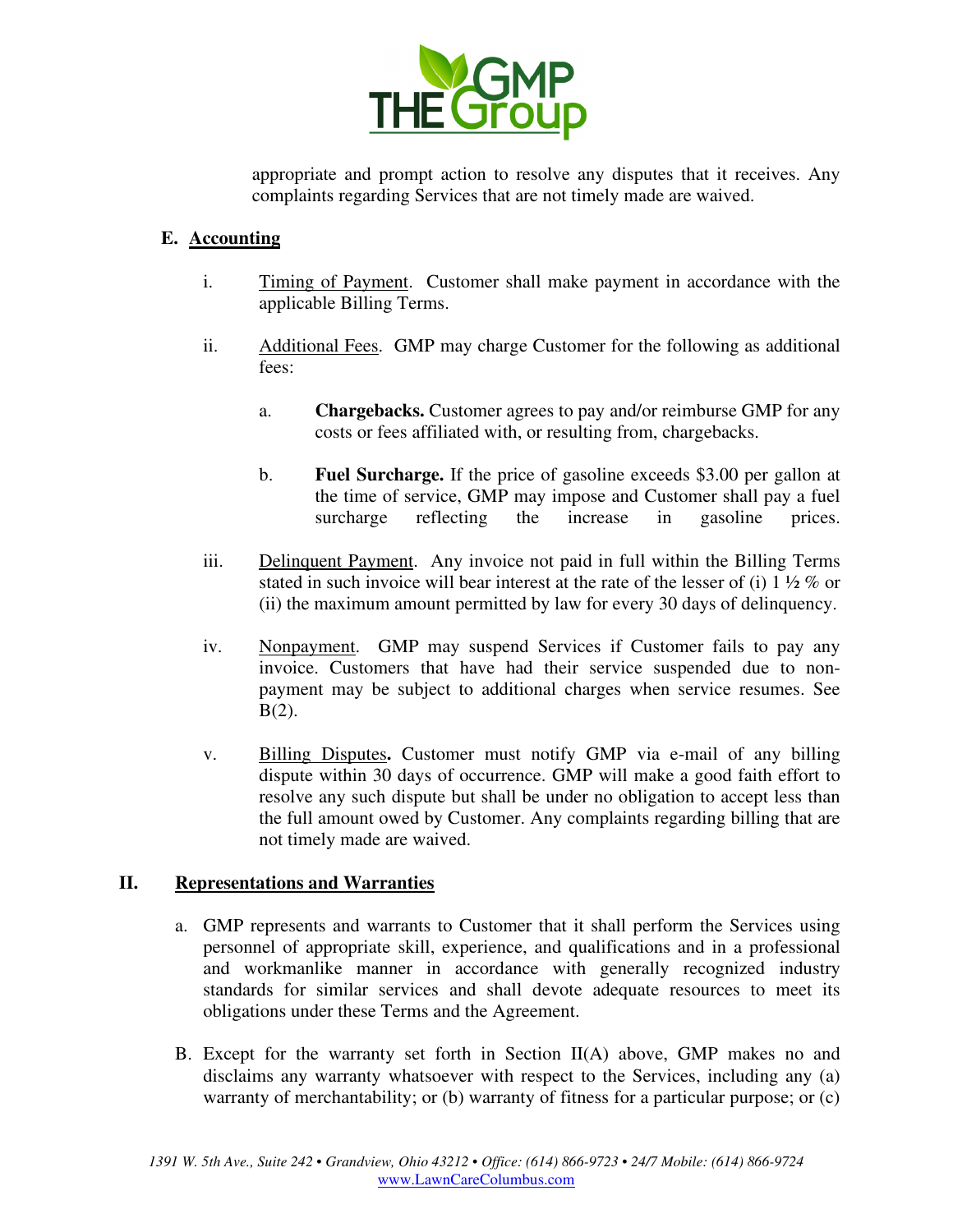

warranty of title; or (d) warranty against infringement of intellectual property rights of a third party; whether express or implied by law, course of dealing, course of performance, usage of trade, or otherwise. GMP shall assign to Customer any warranties from manufacturers of installed goods.

### **III. Limitation of Liability**

- a. In no event shall GMP be liable to Customer or to any third party for any loss of use, revenue or profit, or diminution in value, or for any consequential, incidental, indirect, exemplary, special, or punitive damages whether arising out of breach of contract, tort (including negligence), or otherwise, regardless of whether such damages were foreseeable and whether or not service provider has been advised of the possibility of such damages, and notwithstanding the failure of any agreed or other remedy of its essential purpose.
- b. In no event shall GMP's aggregate liability arising out of or related to the Services or the Agreement, whether arising out of or related to breach of contract, tort (including negligence) or otherwise, exceed the aggregate amounts paid to GMP by Customer pursuant to the applicable order confirmation.

### **IV. Modification**

GMP reserves the right to change, modify, or otherwise alter these Terms at any time. If the changes or modifications to these Terms are substantial, Customer will be notified of such changes or modifications. Such modifications shall become effective immediately upon their posting to GMP's website or upon notification to Customer of a substantial change. Customer's acceptance of continued Services following GMP's posting of any modified Terms or notification will constitute Customer's acceptance of such changes.

### **V. Notice**

Any notice under these Terms shall be in the form of an email sent within the timeframes set forth herein. A notice is effective only upon receipt of the receiving party.

### **VI. Governing Law**

These Terms of Service shall be governed by and construed in accordance with the laws of the State of Ohio without regard to the conflicts of laws provisions thereof.

### **VII. Indemnification**